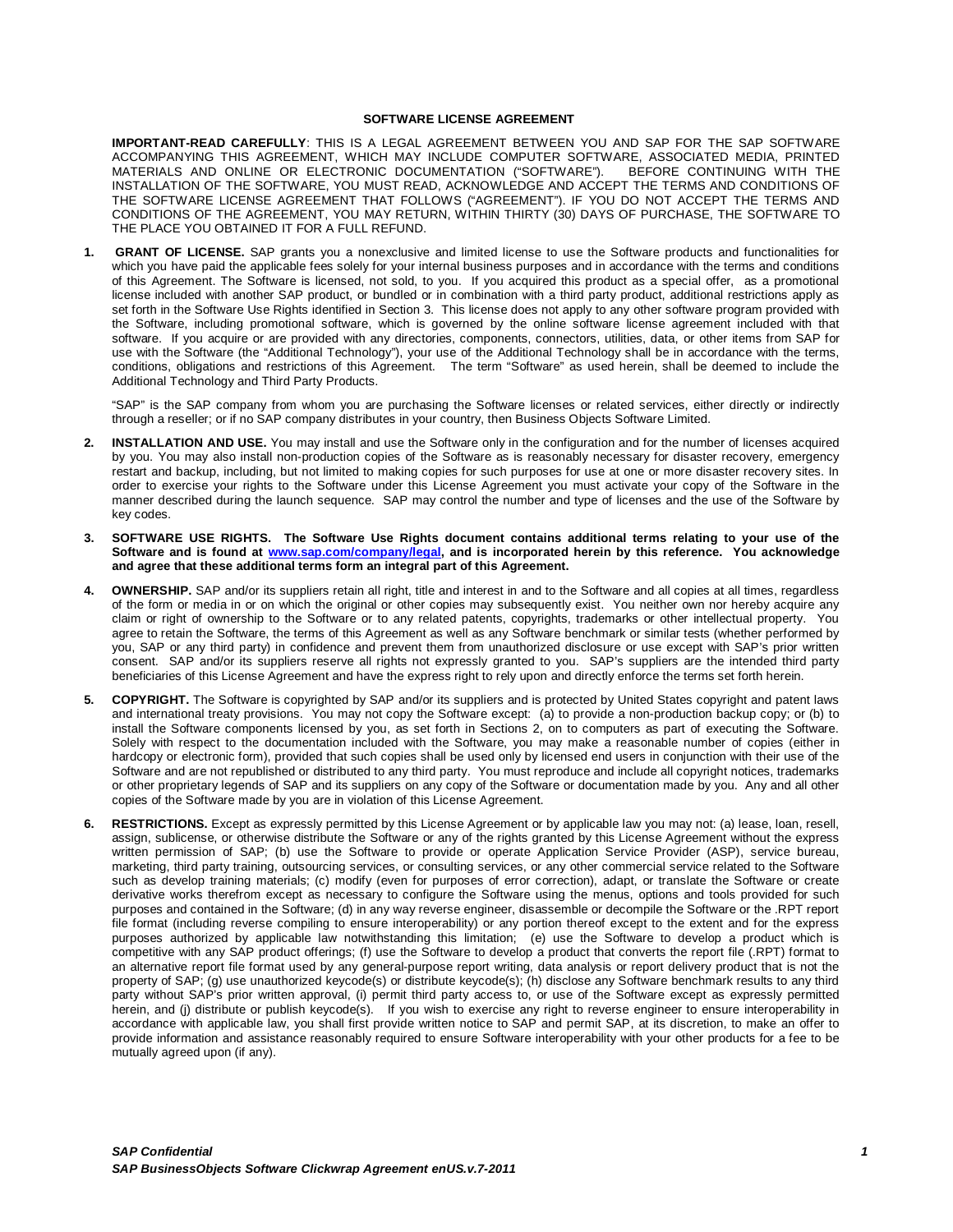#### **7. LIMITED WARRANTY AND REMEDY.**

- **(a)** Excluding Third Party Products, SAP warrants to you that: (i) for a period of six (6) months from delivery of the Software, the Software will substantially conform to the functional description set forth in its standard documentation; and (ii) for a period of six (6) months from delivery the physical media (e.g., CD-ROM, DVD, and Electronic Software Distribution) will be free from defects in materials and workmanship. Any implied warranties on the Software and Third Party Products and media are limited to thirty (30) days from delivery to the extent such warranties cannot be disclaimed under Section 8(c) below. The above warranties specifically exclude defects resulting from accident, abuse, unauthorized repair, modifications, or enhancements, or misapplication. SAP does not warrant that use of the Software will operate uninterrupted or error free. Delivery of additional copies of, or revisions or upgrades to, the Software, including releases provided under Support Services, shall not restart or otherwise affect the warranty period.
- **(b)** Your exclusive remedy for breach of the above-stated limited warranty shall be, at SAP's option, either: (i) correction or replacement of the Software with product(s) which conform to the above-stated limited warranty; or (ii) return of the price paid for the Software and termination of this License Agreement with respect to those copies not in compliance. Such remedy shall be provided to you by SAP only if you give SAP written notice of any breach of the above-stated limited warranty, within six (6) months of delivery of the Software.
- **(C)** EXCEPT FOR EXPRESS WARRANTIES STATED IN THIS SECTION 8, SAP AND ITS SUPPLIERS DISCLAIM ALL OTHER WARRANTIES, INCLUDING WITHOUT LIMITATION, ANY IMPLIED WARRANTY (I) OF MERCHANTABILITY, (II) OF FITNESS FOR A PARTICULAR PURPOSE, (III) OF NON-INFRINGEMENT OF THIRD PARTY RIGHTS, OR (IV) AGAINST HIDDEN DEFECTS. SOME STATES/JURISDICTIONS DO NOT ALLOW THE EXCLUSION OF IMPLIED WARRANTIES, SO THE ABOVE EXCLUSION MAY NOT APPLY TO YOU, AND YOU MAY HAVE OTHER LEGAL RIGHTS THAT VARY FROM STATE TO STATE OR BY JURISDICTION. YOU ACKNOWLEDGE THAT IN ENTERING INTO THIS AGREEMENT, YOU HAVE RELIED UPON YOUR OWN EXPERIENCE, SKILL AND JUDGEMENT TO EVALUATE THE SOFTWARE AND THAT YOU HAVE SATISFIED YOURSELF AS TO THE SUITABILITY OF THE SOFTWARE TO MEET YOUR REQUIREMENTS.
- **8. LIMITATION OF LIABILITY.** TO THE MAXIMUM EXTENT PERMITTED BY APPLICABLE LAW, IN NO EVENT WILL SAP OR ITS DISTRIBUTORS, SUPPLIERS OR AFFILIATES BE LIABLE TO YOU OR ANY THIRD PARTY FOR ANY INDIRECT, SPECIAL, INCIDENTAL, CONSEQUENTIAL OR PUNITIVE DAMAGES, INCLUDING WITHOUT LIMITATION, ANY LOST PROFITS OR REVENUES, LOSS OR INACCURANCY OF ANY DATA, OR COST OF SUBSTITUTE GOODS, REGARDLESS OF THE THEORY OF LIABILITY (INCLUDING NEGLIGENCE) AND EVEN IF SAP HAS BEEN ADVISED OF THE POSSIBILITY OF SUCH DAMAGES. SAP AND ITS SUPPLIERS' AGGREGATE LIABILITY TO YOU FOR ACTUAL DIRECT DAMAGES FOR ANY CAUSE WHATSOEVER SHALL BE LIMITED TO THE SOFTWARE LICENSE FEES PAID BY YOU FOR THE SOFTWARE OR THE FEES PAID BY YOU FOR THE SERVICE DIRECTLY CAUSING THE DAMAGES. SAP WILL NOT BE LIABLE FOR DAMAGES FROM THIRD PARTY PRODUCTS. THESE LIMITATIONS WILL APPLY NOTWITHSTANDING ANY FAILURE OF ESSENTIAL PURPOSE OF ANY LIMITED REMEDY. THE FOREGOING ALLOCATION OF RISK IS REFLECTED IN THE FEES CHARGED UNDER THIS LICENSE AGREEMENT. SOME STATES/JURISDICTIONS DO NOT ALLOW THE LIMITATION OR EXCLUSION OF LIABILITY IN CERTAIN CIRCUMSTANCES INCLUDED IN THIS SECTION, SO THE ABOVE LIMITATION MAY NOT APPLY TO YOU ONLY IN SUCH CIRCUMSTANCES.
- **9. SUPPORT SERVICES. SAP will provide to you product support services specified in an Order Form or other order documents in accordance with SAP's then-current applicable SAP Support Schedule which are found at www.sap.com/company/legal, and which are incorporated herein by this reference.**
- **10. TERMINATION.** Except where the Software is licensed on a subscription basis or as otherwise specified in an Order Schedule, a Purchase Order or any written SAP price quotation duly referenced in a Purchase Order, the Software licenses granted hereunder shall be perpetual. If the Software is licensed on a subscription basis and unless the term of the subscription is renewed on or prior to the expiration of the then current term of the Subscription License, the applicable Subscription License shall terminate. Notwithstanding the foregoing, SAP may immediately terminate this Agreement and any licenses and services provided hereunder if: (i) SAP notifies you in writing of a breach and such breach is not cured within thirty (30) days; or (ii) you make an assignment for the benefit of creditors or proceedings are commenced by or for you under any bankruptcy, insolvency, or debtor's relief law. Termination shall not relieve you from your obligation to pay fees that remain unpaid and shall not limit either party from pursuing other available remedies. Upon termination by SAP of this Agreement or any part thereof, SAP shall have no obligation to refund to you any fees paid by you, and you agree to waive, in perpetuity and unconditionally, any and all claims for refunds. If a Software license is revoked or expired, you must certify in writing to SAP that you have immediately un-installed and destroyed all copies of the Software within thirty (30) days of such revocation/expiration. The following Sections survive termination of this Agreement: 8(c), 9, 11, 13, 15, and 17.
- **11. AUDIT.** During the term of this Agreement and for three (3) years after termination or expiration, SAP may audit, upon reasonable notice to you and at SAP's expense, your books and records to determine your compliance with this Agreement. In the event any such audit reveals that you have underpaid SAP by an amount greater than five percent (5%) of the amounts due SAP in the period being audited, or that you have knowingly breached any material obligation hereunder, then, in addition to such other remedies as SAP may have, you shall pay or reimburse to SAP the cost of the audit.
- **12. GENERAL.** Except as otherwise preempted by United States federal law, this Agreement is governed by the laws of the State of New York, United States, without reference to conflict of laws provisions and the United Nations 1980 Convention on Contracts for the International Sale of Goods and any amendments thereto. If any provision of this Agreement is ruled invalid, such invalidity shall not affect the validity of the remaining portions of this Agreement. This Agreement, together with the Software Use Rights and SAP Support Schedule that are incorporated herein by reference, constitutes the entire agreement between you and SAP, and supersedes any prior agreement, whether written or oral, relating to the subject matter of this Agreement. This Agreement may not be modified except by an instrument in writing duly signed by an authorized representative of each of the parties. If you are acquiring the Software on behalf of an entity, you represent and warrant that you have the legal capacity to bind such entity to this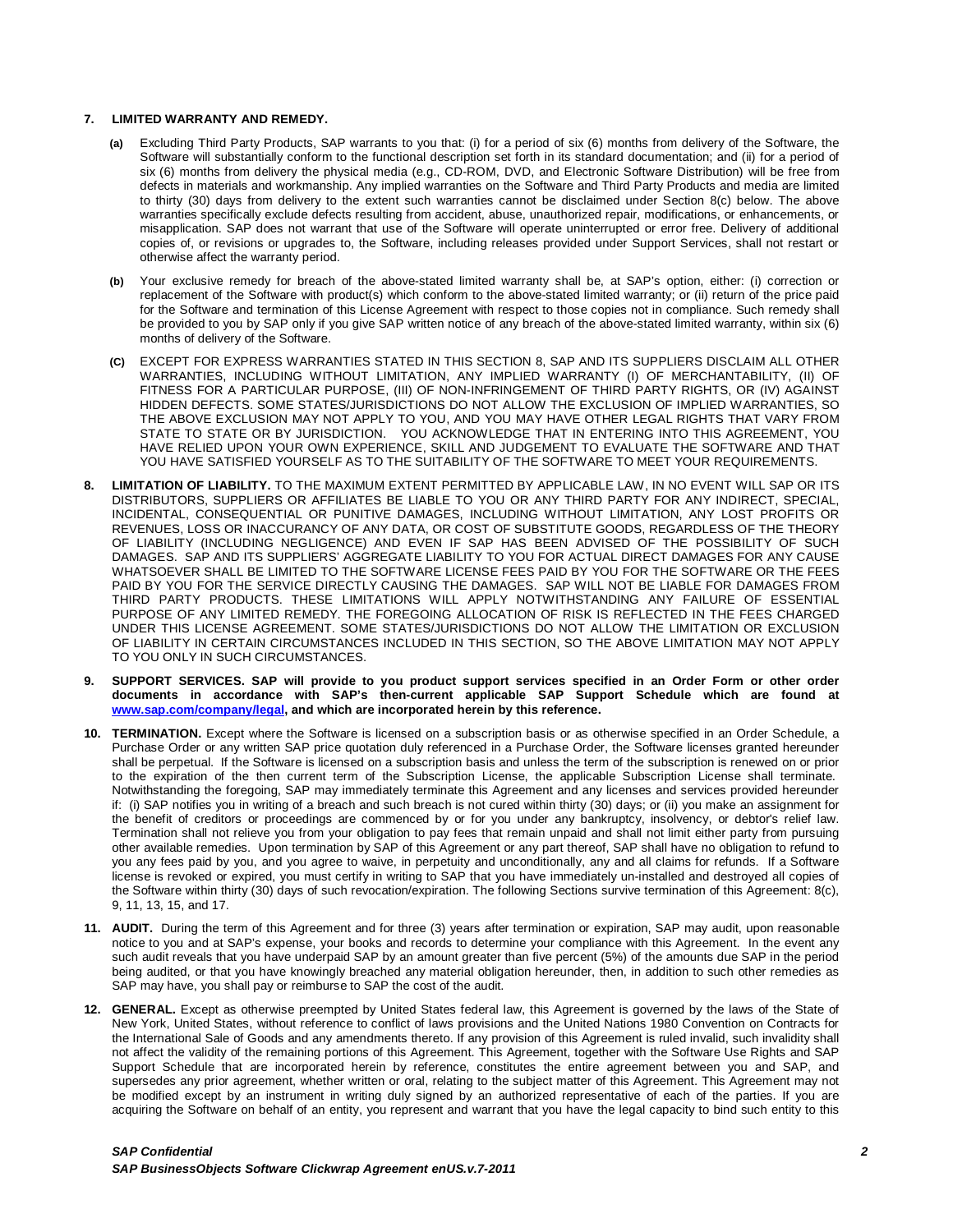Agreement. All terms of any purchase order or other ordering document submitted by you shall be superseded by this Agreement. In the event you and SAP have executed a mutually agreed upon a separately Master Software License Agreement ("MSLA") and acquired the Software pursuant to such MSLA, the terms of the MSLA may govern your use of the Software and the terms of this Agreement shall be superseded by the MSLA. The product name for the Software is a trademark or registered trademark of SAP. Should you have questions concerning this License Agreement, please contact your local SAP sales office or authorized reseller, or write to: SAP, Attn: Contracts Department, 3410 Hillview Ave., Palo Alto, CA 94304, USA.

- **13. U.S. GOVERNMENT RESTRICTED RIGHTS.** The Software is a "commercial item," as that term is defined at 48 C.F.R. 2.101 (Oct. 1995), consisting of "commercial computer software" and "commercial computer software documentation," as such terms are used in 48 C.F.R. 12.212 (Sept. 1995). Consistent with 48 C.F.R. 12.212 and 48 C.F.R. 227.7202-1 through 227.7202-4 (June 1995) (or an equivalent provision, e.g., in supplements of various U.S. government agencies, as applicable), all U.S. Government users acquire the Software with only those rights set forth herein. Manufacturer is SAP, 3410 Hillview Ave., Palo Alto, CA 94304, USA.
- **14. EXPORT CONTROLS.** The use of this Software is subject to the U.S. Export Administration Regulations. You agree to the following: (a) you are not a citizen, national or resident of, and am not under the control of, the government of Cuba, Iran, North Korea, Syria, Sudan nor any other country to which the United States has prohibited export; (b) you will not export or re-export the Software, directly or indirectly, neither to the above mentioned countries nor to citizens, nationals or residents of those countries; (c) you are not listed on the United States Department of Treasury lists of Specially Designated Nationals, Specially Designated Terrorists, and Specially Designated Narcotic Traffickers, nor are you listed on the United States Department of Commerce Table of Denial Orders; (d) you will not export or re-export the Software, directly, or indirectly, to persons on the above mentioned lists; and (e) you will not use the Software for, and will not allow the Software to be used for, any purposes prohibited by United States law, including, without limitation, for the development, design, manufacture or production of nuclear, chemical or biological weapons of mass destruction. For more information, see www.sap.com/company/legal.
- **15. ORDER TERMS.** Purchase orders conforming to SAP purchase order requirements may be accepted from qualified companies. All pre-printed terms of any purchase order not approved in writing by SAP shall have no effect. Payment terms are net-30 days from date of invoice. FOB SAP facility. SAP specifically disclaims price guarantees of any kind. You are responsible for payment of all applicable sales, use, consumption, VAT, GST, and other taxes and all applicable export and import fees, custom duties and similar charges, excluding taxes based on SAP net income.

### **16. COUNTRY UNIQUE TERMS.**

If you purchased the Software in any territory specified below (the "Local Territory"), this section sets forth specific provisions as well as exceptions to the above terms and condition. To the extent any provision applicable to the Local Territory (the "Local Provision") set forth below is in conflict with any other term or condition in this agreement, the Local Provision will supersede such other term or condition with respect to any licenses purchased in the Local Territory.

#### **Australia:**

# **a) Limited Warranty and Remedy (Section 7):** *The following is added:*

The warranties specified in this Section are in addition to any rights you may have under the Trade Practices Act 1974 or other legislation and are only limited to the extent permitted by the applicable legislation.

# **b) Limitation of Liability (Section 8)**: *The following is added:*

To the extent permitted by law, where SAP is in breach of a condition or warranty implied by the Trade Practices Act 1974 or the equivalent State or Territory legislation which cannot be excluded, SAP's liability is limited, at SAP's sole election: (i) in case of the Software: (a) (i) to repair or replace the goods, or the supply of equivalent goods, or (ii) payment of the cost of such repair or replacement or of acquiring equivalent goods; and (ii) in case of Support Services: (x) re-supply of the Support Services; or (y) the cost of having the services supplied again. In calculating SAP's aggregate liability under this Agreement, the amounts paid or the value of any goods or services replaced, repaired, or supplied by SAP pursuant to this paragraph shall be included.

#### **c) General (Section 12):** *The following replaces the first sentence of this section:*

This Agreement is governed by the laws of the State or Territory in which you acquired the Software, without reference to conflict of laws provisions or the United Nations 1980 Convention on Contracts for the International Sale of Goods and any amendments thereto.

#### **Belgium and France**

**a) Limitation of Liability (Section 8):** *The following replaces the terms of this section in its entirety:* 

# Except as otherwise provided by mandatory law:

1. SAP's liability for any damages and losses that may arise as a result of the performance of its obligations in connection with this Agreement is limited to the compensation of only those damages and losses proved and actually arising as an immediate and direct consequence of the non-fulfillment of such obligations (if SAP is at fault), for a maximum amount equal to the charges You paid for the Software that has caused the damages. This limitation shall not apply to damages for bodily injuries (including death) and damages to real property and tangible personal property for which SAP is legally liable.

2. UNDER NO CIRCUMSTANCES IS SAP, OR ANY OF ITS SOFTWARE DEVELOPERS, LIABLE FOR ANY OF THE FOLLOWING, EVEN IF INFORMED OF THEIR POSSIBILITY: 1) LOSS OF, OR DAMAGE TO, DATA; 2) INCIDENTAL OR INDIRECT DAMAGES, OR FOR ANY ECONOMIC CONSEQUENTIAL DAMAGES; 3) LOST PROFITS, EVEN IF THEY ARISE AS AN IMMEDIATE CONSEQUENCE OF THE EVENT THAT GENERATED THE DAMAGES; OR 4) LOSS OF BUSINESS, REVENUE, GOODWILL, OR ANTICIPATED SAVINGS.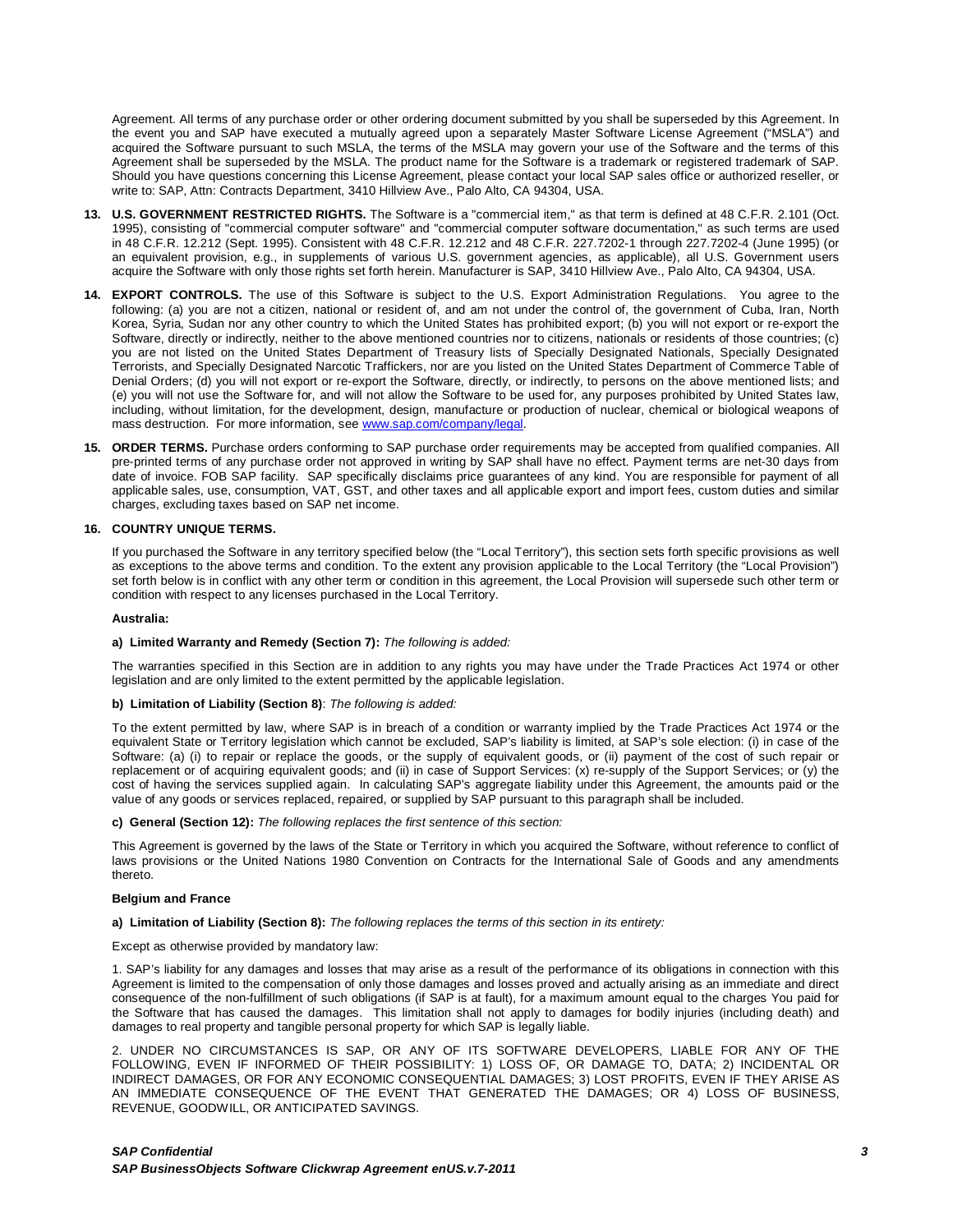3. The limitation and exclusion of liability herein agreed applies not only to the activities performed by SAP but also to the activities performed by its suppliers and Software developers, and represents the maximum amount for which SAP as well as its suppliers and Software developers, are collectively responsible. This limitation shall not apply to damages for bodily injuries (including death) and damages to real property and tangible personal property for which SAP is legally liable.

**b) General (Section 12):** *The following replaces the first sentence of this section:*

This Agreement is governed by the laws of country in which you acquired the Software, without reference to conflict of laws provisions or the United Nations 1980 Convention on Contracts for the International Sale of Goods and any amendments thereto.

# **Brazil**

**a) Warranty (Section 7):** *The following replaces the terms of this section in its entirety:* 

(a) SAP warrants to you that: (i) for a period of six (6) months from delivery of the Software, the Software will substantially conform to the functional description set forth in the standard documentation accompanying the Software; and (ii) for a period of six (6) months from delivery the physical media (e.g., CD-ROM), such physical media will be free from defects in materials and workmanship. The above warranties specifically exclude defects resulting from accident, abuse, unauthorized repair, modifications, or enhancements, or misapplication. You understand and agree that the state of the art does not allow the development of bug free of software. As a consequence SAP cannot warrant that the Software will operate uninterrupted or error free. Delivery of additional copies of, or revisions or upgrades to, the Software, including releases provided under Support Services, shall not restart or otherwise affect the warranty period.

(b) Your exclusive remedy for breach of the above-stated limited warranty shall be, at SAP's option, either: (i) correction or replacement of the Software with product(s) which conform to the above-stated limited warranty; or (ii) return of the price paid for the Software and termination of this License Agreement with respect to those copies not in compliance. Such remedy shall be provided to you by SAP only if you give SAP written notice of any breach of the above-stated limited warranty, within thirty (30) days of delivery of the Software.

(c) LICENSEE UNDERSTANDS AND AGREES THAT THE STATE OF THE ART DOES NOT ALLOW THE DEVELOPMENT OF BUG FREE SOFTWARE AND THAT THE SOFTWARE HAS BEEN DEVELOPED FOR THE USE OF BUSINESS SOFTWARE GENERAL CUSTOMERS. THEREFORE, EXCEPT FOR EXPRESS WARRANTIES STATED IN THIS SECTION 7, SAP AND ITS SUPPLIERS DISCLAIM ALL OTHER WARRANTIES, INCLUDING WITHOUT LIMITATION, ANY IMPLIED WARRANTY (I) OF MERCHANTABILITY, (II) OF FITNESS FOR A PARTICULAR PURPOSE, (III) OF NON-INFRINGEMENT OF THIRD PARTY RIGHTS, OR (IV) AGAINST HIDDEN DEFECTS. SOME STATES/JURISDICTIONS DO NOT ALLOW THE EXCLUSION OF IMPLIED WARRANTIES, SO THE ABOVE EXCLUSION MAY NOT APPLY TO YOU, AND YOU MAY HAVE OTHER LEGAL RIGHTS THAT VARY FROM STATE TO STATE OR BY JURISDICTION. LICENSEE ACKNOWLEDGES THAT IN ENTERING INTO THIS AGREEMENT, LICENSEE HAVE RELIED UPON LICENSEE'S OWN EXPERIENCE, SKILL AND JUDGEMENT TO EVALUATE THE SOFTWARE AND THAT LICENSEE HAS SATISFIED ITSELF AS TO THE SUITABILITY OF THE SOFTWARE TO MEET LICENSEE'S REQUIREMENTS.

**b) Limitation of Liability (Section 8)**: *the following replaces the terms of this section in its entirety:*

TO THE MAXIMUM EXTENT PERMITTED BY APPLICABLE LAW, IN NO EVENT WILL SAP OR ITS DISTRIBUTORS, SUPPLIERS OR AFFILIATES BE LIABLE TO YOU OR ANY THIRD PARTY FOR ANY INDIRECT, SPECIAL, INCIDENTAL, CONSEQUENTIAL OR PUNITIVE DAMAGES, INCLUDING WITHOUT LIMITATION, ANY LOSS OR INACCURANCY OF ANY DATA, OR COST OF SUBSTITUTE GOODS, REGARDLESS OF THE THEORY OF LIABILITY (INCLUDING NEGLIGENCE) AND EVEN IF SAP HAS BEEN ADVISED OF THE POSSIBILITY OF SUCH DAMAGES. SAP AND ITS SUPPLIERS' AGGREGATE LIABILITY TO LICENSEE FOR ACTUAL DIRECT DAMAGES FOR ANY CAUSE WHATSOEVER SHALL BE LIMITED TO THE SOFTWARE LICENSE FEES PAID BY LICENSEE FOR THE SOFTWARE OR THE FEES PAID BY LICENSEE FOR THE SERVICE DIRECTLY CAUSING THE DAMAGES. THESE LIMITATIONS WILL APPLY NOTWITHSTANDING ANY FAILURE OF ESSENTIAL PURPOSE OF ANY LIMITED REMEDY. THE FOREGOING ALLOCATION OF RISK IS REFLECTED IN THE FEES CHARGED UNDER THIS LICENSE AGREEMENT. LICENSEE FURTHER ACKNOWLEDGES THAT THE LIMITATIONS OF THIS SECTION ARE AN ESSENTIAL ELEMENT OF THIS AGREEMENT AND THAT IN THE ABSENCE OF SUCH LIMITATIONS THE PRICING AND OTHER TERMS SET FORTH IN THIS AGREEMENT WOULD BE SUBSTANTIALLY DIFFERENT.

**c) General (Section 12)** *The following replaces the word "New York":*

Brazil

### **Germany and Austria**

**a) Warranty (Section 7):** *The following replaces the terms of this section in its entirety:* 

SAP warrants that the Software provides the functionalities set forth in the associated documentation ("Documented Functionalities") for the Limited Warranty Period following receipt of the Software when used on the recommended hardware configuration. Limited Warranty Period means one year if you are a business user and two years if you are not a business user. Non-substantial variation from the Documented Functionalities does not establish any warranty rights. THIS LIMITED WARRANTY DOES NOT APPLY TO SOFTWARE PROVIDED TO YOU FREE OF CHARGE (FOR EXAMPLE, UPDATES, PRE-RELEASE, EVALUATION, OR NFR) OR SOFTWARE THAT HAS BEEN ALTERED BY YOU, TO THE EXTENT SUCH ALTERATION CAUSED A DEFECT. To make a warranty claim, you must return, at SAP expense, the Software and proof of purchase to the company from whom you obtained it. If the functionalities of the Software vary substantially from the agreed upon functionalities, SAP is entitled, by way of re-performance and at is own discretion, to repair or replace the Software. If that fails, you are entitled to a reduction of the purchase price or to cancel the purchase agreement.